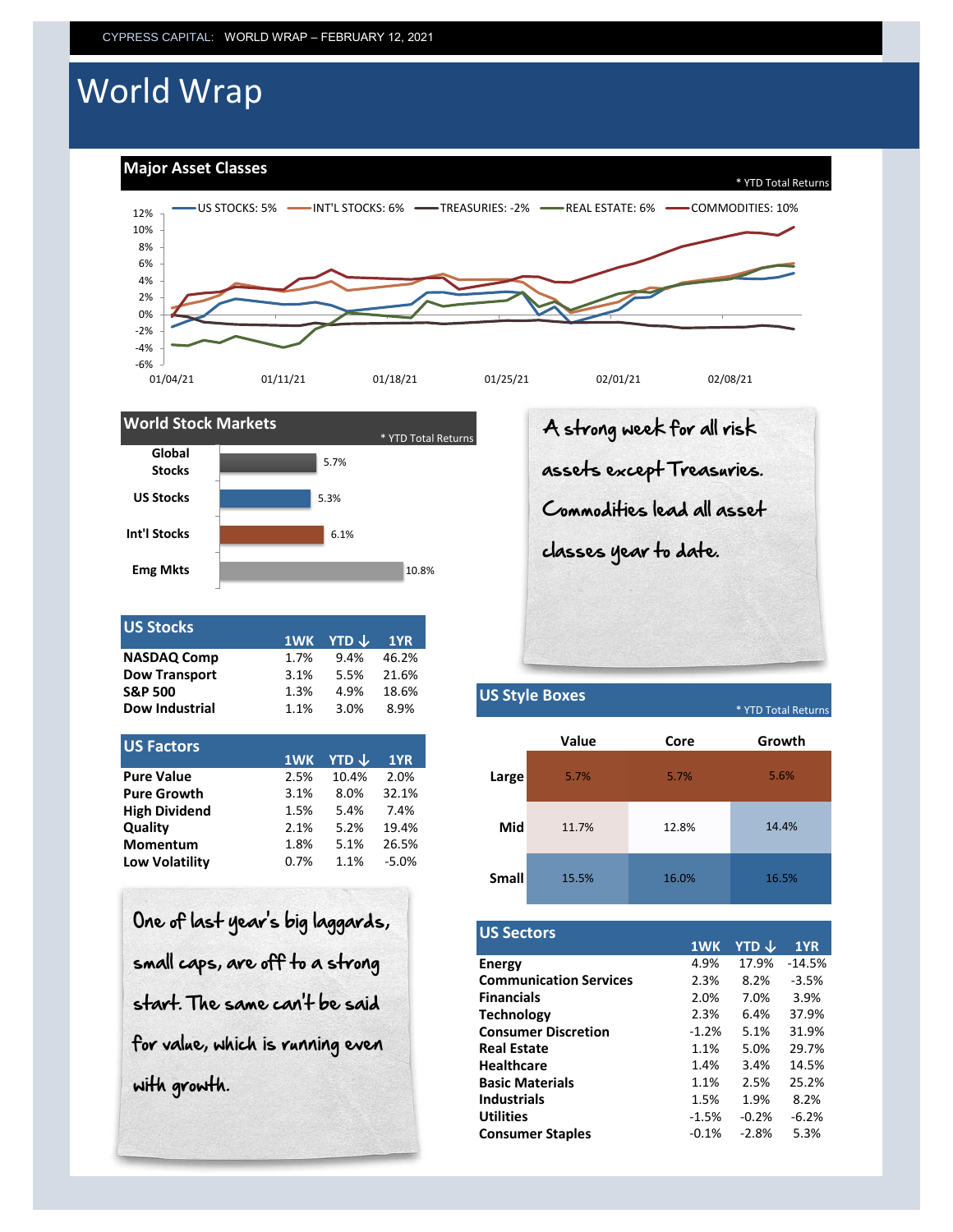| <b>International Stocks</b> |         |               |          |
|-----------------------------|---------|---------------|----------|
|                             |         | 1WK YTD ↓ 1YR |          |
| <b>Emerging Mkts</b>        | 2.4%    | 10.8%         | 31.6%    |
| <b>Developed Mkts</b>       | 2.1%    | 3.8%          | 11.6%    |
| <b>Frontier Mkts</b>        | $0.0\%$ | $-0.4\%$      | $-0.4\%$ |

| <b>REIT Sectors</b> |         |                          |             |
|---------------------|---------|--------------------------|-------------|
|                     |         | 1WK YTD $\downarrow$ 1YR |             |
| Retail              |         | 7.7% 15.4%               |             |
| <b>Residential</b>  | $2.7\%$ | 5.5% -7.2%               |             |
| Mortgage            | 1.0%    |                          | 4.8% -21.6% |



| <b>Key Commodities</b> |       |         |          |  |  |  |  |  |
|------------------------|-------|---------|----------|--|--|--|--|--|
|                        | 1WK   | YTD J   | 1YR      |  |  |  |  |  |
| <b>Bitcoin</b>         | 23.5% | 63.9%   | 356.9%   |  |  |  |  |  |
| Crude Oil - WTI        | 4.7%  | 22.6%   | $-42.3%$ |  |  |  |  |  |
| <b>Natural Gas</b>     | 1.3%  | 16.0%   | $-26.2%$ |  |  |  |  |  |
| Lumber                 | 7.3%  | 12.5%   | 116.1%   |  |  |  |  |  |
| Copper                 | 5.3%  | 7.4%    | 44.6%    |  |  |  |  |  |
| <b>Silver</b>          | 1.2%  | 3.5%    | 49.9%    |  |  |  |  |  |
| Gold                   | 0.6%  | $-4.0%$ | 12.4%    |  |  |  |  |  |

| <b>US Economy</b>        |          |                |          |
|--------------------------|----------|----------------|----------|
|                          | Level    | <b>Pd Anni</b> | 1YR      |
| <b>US Nominal GDP</b>    | 21.48T   | 6.0%           | $-1.23%$ |
| <b>US Real GDP</b>       | 18.78T   | 4.0%           | -2.46%   |
| <b>CPI Inflation</b>     | 262.23   | 6.2%           | 1.37%    |
| <b>Initial Claims</b>    | 793K     | 823.K (4wma)   |          |
| <b>Unemployment Rate</b> | 6.30%    |                |          |
| <b>Fed Funds Rate</b>    | $0.00\%$ |                |          |

| <b>International Stocks</b> |                 |                        | <b>World Regions</b> |                                   |          |                         |          |
|-----------------------------|-----------------|------------------------|----------------------|-----------------------------------|----------|-------------------------|----------|
|                             | 1WK             | YTD $\downarrow$       | 1YR                  |                                   | 1WK      | <b>YTD</b> $\downarrow$ | 1YR      |
| <b>Emerging Mkts</b>        | 2.4%            | 10.8%                  | 31.6%                | <b>Africa</b>                     | 4.9%     | 12.6%                   | 12.6%    |
| <b>Developed Mkts</b>       | 2.1%            | 3.8%                   | 11.6%                | Asia                              | 2.7%     | 9.7%                    | 32.6%    |
| <b>Frontier Mkts</b>        | 0.0%<br>$-0.4%$ |                        | $-0.4%$              | <b>US</b>                         | 1.4%     | 5.3%                    | 21.1%    |
|                             |                 |                        |                      | <b>Middle East</b>                | 2.3%     | 4.3%                    | 9.1%     |
|                             |                 |                        |                      | <b>Developed Europe</b>           | 1.9%     | 2.8%                    | 7.8%     |
| The out-performance gap     |                 | <b>Emerging Europe</b> | 0.3%                 | 2.6%                              | 1.3%     |                         |          |
|                             |                 | <b>Latin America</b>   | 0.3%                 | $-1.3%$                           | $-11.8%$ |                         |          |
| between Emerging and        |                 |                        |                      | <b>Best &amp; Worst Countries</b> |          |                         |          |
| Developed markets widened.  |                 |                        |                      | China                             | 4.3%     | 18.1%                   | 49.9%    |
|                             |                 |                        |                      | <b>South Africa</b>               | 5.5%     | 13.8%                   | 14.3%    |
|                             |                 |                        |                      | <b>Taiwan</b>                     | $-0.1%$  | 12.2%                   | 59.6%    |
|                             |                 |                        |                      | <b>Netherlands</b>                | 5.6%     | 11.7%                   | 34.8%    |
|                             |                 |                        |                      | <b>Chile</b>                      | 5.9%     | 9.7%                    | 8.3%     |
|                             |                 |                        |                      | <b>Median Country Rtn</b>         | 1.4%     | 2.7%                    | 8.3%     |
|                             |                 |                        |                      | <b>Nigeria</b>                    | -5.6%    | $-2.8%$                 | 21.0%    |
|                             |                 |                        |                      | Portugal                          | $-0.5\%$ | $-4.4%$                 | 2.9%     |
|                             |                 |                        |                      | <b>New Zealand</b>                | -5.5%    | $-6.5%$                 | 9.4%     |
|                             |                 |                        |                      | Greece                            | $-0.5%$  | $-6.5%$                 | $-27.5%$ |

| Retail                   | 1WK<br>7.7% | <b>YTD</b> $\downarrow$<br>15.4% | 1YR                 |
|--------------------------|-------------|----------------------------------|---------------------|
| Residential              | 2.7%        | 5.5%                             | $-7.2%$             |
| Mortgage                 | 1.0%        | 4.8%                             | $-21.6%$            |
|                          |             |                                  |                     |
| <b>Commodity Sectors</b> |             |                                  |                     |
|                          |             |                                  | * YTD Total Returns |
|                          |             |                                  |                     |
|                          |             |                                  |                     |

**Colombia** -0.1% -10.5% -25.1%

| <b>US Treasuries</b>         |       |         |                         |         |
|------------------------------|-------|---------|-------------------------|---------|
|                              |       | 1WK     | <b>YTD</b> $\downarrow$ | 1YR     |
| 90 Day                       | 0.04% | 0.0%    | 0.0%                    | 0.4%    |
| 5 Year                       | 0.50% | 0.0%    | $-0.5%$                 | 5.2%    |
| 10 Year                      | 1.20% | $-0.5%$ | $-5.3%$                 | 3.3%    |
| 20 Year                      | 1.83% | $-0.6%$ | $-6.7%$                 | 4.4%    |
| <b>US Dollar Index (DXY)</b> |       | $-1.2%$ | 0.6%                    | $-8.8%$ |
|                              |       |         |                         |         |

A down dollar sent commodity prices higher. The coming week may be key to see if the dollar can put in another higher low.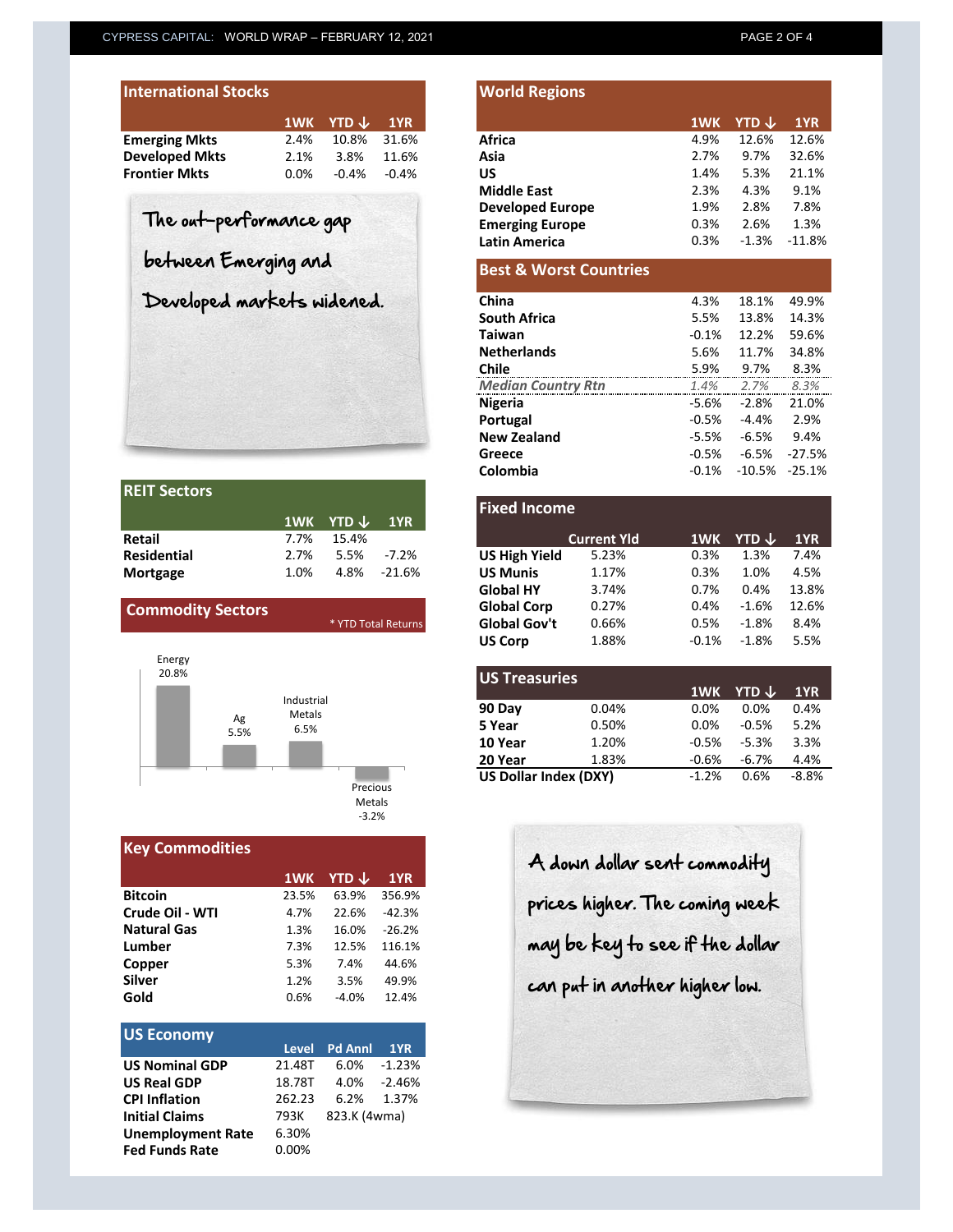#### **Periodic Table of Investment Returns**

|                | <b>Periodic Table: Major Asset Classes</b> |                   |                    |                     |                     |                     |                     |  |  |
|----------------|--------------------------------------------|-------------------|--------------------|---------------------|---------------------|---------------------|---------------------|--|--|
| $Rnk$ $Yr$     | 2015                                       | 2016              | 2017               | 2018                | 2019                | 2020                | 2021                |  |  |
|                | <b>REITs: 3.5%</b>                         | US: 10.9%         | Intl: 27.2%        | Treas: .9%          | US: 30.9%           | US: 20.7%           | Cmdty: 10.4%        |  |  |
| 2 <sup>1</sup> | 8%. Treas:                                 | Cmdty: 9.6%       | US: 21.2%          | <b>REITS: -3.1%</b> | <b>REITs: 28.4%</b> | Intl: 10.7%         | Intl: 6.1%          |  |  |
| 31             | US: .7%                                    | <b>REITs: 9.%</b> | Avg: 12.1%         | US: -5.%            | Intl: 21.5%         | Treas: $8.%$        | <b>REITS: 6.1%</b>  |  |  |
|                | Avg: -4.8%                                 | Avg: 7.%          | <b>REITS: 8.2%</b> | Avg: -6.4%          | Avg: 19.9%          | Avg: 5.6%           | US: 5.3%            |  |  |
| 5              | $Int: -5.7\%$                              | Intl: 4.5%        | Treas: 2.3%        | Cmdty: -10.7%       | Cmdty: 11.8%        | <b>REITS: -2.2%</b> | Avg: 5.2%           |  |  |
| 3 I            | Cmdty: -23.3%                              | Treas: 1.%        | Cmdty: 1.7%        | Intl: -14.2%        | <b>Treas: 6.9%</b>  | Cmdty: -9.3%        | <b>Treas: -1.7%</b> |  |  |

### **Periodic Table: Major Asset Classes**

#### **Periodic Table: Style Boxes**

| Rnk Yr | 2015           | 2016           | 2017           | 2018            | 2019           | 2020          | 2021           |
|--------|----------------|----------------|----------------|-----------------|----------------|---------------|----------------|
|        | Lg Gr: 5.7%    | Sml Val: 31.7% | Lg Gr: 30.2%   | Lg Gr: -1.5%    | Lg Gr: 36.4%   | Mid Gr: 40.5% | Sml Gr: 16.5%  |
| 2      | $Lq$ : .9%     | Mid Val: 25.2% | Mid Gr: 24.5%  | $Lq: -4.8%$     | Mid Gr: 32.7%  | Lg Gr: 38.5%  | Sml: 16.%      |
| 3      | Mid Gr: -. 2%  | Sml: 21.3%     | Sml Gr: 22.2%  | Mid Gr: -7.5%   | Lg: 31.4%      | Sml Gr: 34.6% | Sml Val: 15.5% |
| 4      | Sml Gr: -1.4%  | Mid: 17.6%     | Lg: 21.7%      | Lg Val: -8.3%   | Sml Gr: 28.5%  | Lq: 21.%      | Mid Gr: 14.4%  |
| 5      | Avg: -2.1%     | Lg Val: 17.3%  | Avg: 18.%      | Avg: -8.6%      | Avg: 28.3%     | Avg: 20.8%    | Mid: 12.8%     |
| 6      | Mid: -2.9%     | Avg: 17.%      | Mid: 16.8%     | Sml Gr: -9.3%   | Mid: 27.8%     | Mid: 20.%     | Mid Val: 11.7% |
|        | Lg Val: -3.8%  | Lg: 12.1%      | Sml: 14.6%     | Mid: -10.%      | Lg Val: 26.5%  | Sml: 20.%     | Avg: 11.6%     |
| 8      | Sml: -4.4%     | Sml Gr: 11.3%  | Lg Val: 13.7%  | Sml: -11.%      | Sml: 25.5%     | Mid Val: 4.9% | Lg Val: 5.7%   |
| 9      | Mid Val: -5.5% | Mid Gr: 9.7%   | Mid Val: 10.4% | Mid Val: -12.4% | Mid Val: 23.6% | Sml Val: 4.6% | Lg: 5.7%       |
| 10     | Sml Val: -7.5% | Lg Gr: 7.1%    | Sml Val: 7.8%  | Sml Val: -12.9% | Sml Val: 22.4% | Lg Val: 2.8%  | La Gr: 5.6%    |

#### **Periodic Table: Sectors** *Rnk\Yr 1 2 3 4 5 6 7 8 9 10* Finls: -1.7% Util: -.2% Energy: -21.1% | Health: -2.7% | Energy: -1.% | Energy: -18.1% | Energy: 11.8% | Energy: -33.7% | Staples: -2.8% Staples: 5.4% Util: 12.1% Mtrls: -14.7% Health: 20.8% Staples: 10.7% Mtrls: 2.5% Util: -4.8% Discr: 6.% Staples: 13.5% Indus: -13.3% Mtrls: 24.6% Util: .5% Indus: 1.9 Avg: 13.8% Avg: 19.5% Finls: -13.% Util: 26.3% Indus: 11.1% Avg: 4.6% Finls: -1.5% Tech: 13.8% Indus: 21.% Staples: -8.4% Staples: 27.6% Avg: 10.9% Health: 3.4% Avg: -1.% Util: 16.3% Health: 22.1% Avg: -6.3% Avg: 27.9% Tech: 6.4% Tech: 5.9% Mtrls: 16.7% Finls: 22.2% Tech: -.3% Discr: 27.9% Health: 13.4% Discr: 5.1% Staples: 6.6% Indus: 18.9% Discr: 23.% Discr: .8% Indus: 29.4% Tech: 43.9% **Energy: 17.9%** Alth: 6.9% Finls: 22.8% Mtrls: 23.8% Util: 4.1% Finls: 32.1% Discr: 33.3% Finls: 7. Discr: 10.1% **Energy: 27.4% Tech: 38.8% Health: 6.5% Tech: 50.3%** *YTD* **2014 2015 2016 2017 2018 2019 2020**

| <b>Periodic Table: Fixed Income</b> |                             |                   |                    |                    |                     |                     |                     |  |
|-------------------------------------|-----------------------------|-------------------|--------------------|--------------------|---------------------|---------------------|---------------------|--|
| <b>Rnk\Yr</b>                       | 2015                        | 2016              | 2017               | 2018               | 2019                | 2020                | 2021                |  |
|                                     | Muni: 3.3%                  | Corp HY: 17.1%    | Lng Credit: 10.7%  | <b>Bills: 1.8%</b> | Lng Credit: 19.6%   | Lng Credit: 16.1%   | Corp HY: 1.3%       |  |
| 2                                   | MBS: 1.5%                   | EM: 9.9%          | Intl Agg: 10.5%    | Muni: 1.3%         | Corp: 14.5%         | <b>TIPS: 11.%</b>   | <b>Muni: 1.%</b>    |  |
| 3                                   | EM: 1.3%                    | Lng Credit: 6.7%  | EM: 8.2%           | MBS: 1.%           | Corp HY: 14.3%      | Intl Agg: 10.1%     | <b>TIPS: .%</b>     |  |
| 4                                   | 7reas: .8%                  | Corp: 6.1%        | Corp HY: 7.5%      | Treas: .9%         | EM: 13.1%           | Corp: 9.9%          | Bills: .%           |  |
| 5                                   | US Agg: .6%                 | <b>TIPS: 4.7%</b> | Glob Agg: 7.4%     | US Agg: .%         | <b>US Agg: 8.7%</b> | Glob Agg: 9.2%      | MBS: -.1%           |  |
| 6                                   | Bills: .%                   | US Agg: 2.6%      | Corp: 6.4%         | Glob Agg: -1.2%    | <b>TIPS: 8.4%</b>   | Treas: $8.%$        | EM: -.6%            |  |
|                                     | Corp: -.7%                  | Glob Agg: 2.1%    | Muni: 5.4%         | $TIPS: -1.3%$      | Muni: 7.5%          | <b>US Agg: 7.5%</b> | US Agg: -1.2%       |  |
| 8                                   | TIPS: -1.4%                 | MBS: 1.7%         | US Agg: 3.5%       | Corp HY: -2.1%     | <b>Treas: 6.9%</b>  | Corp HY: 7.1%       | Glob Agg: -1.3%     |  |
| 9                                   | Glob Agg: -3.2%             | Intl Agg: $1.5%$  | <b>TIPS: 3.%</b>   | Intl Agg: -2.1%    | Glob Agg: 6.8%      | EM: 6.5%            | Intl Agg: $-1.4\%$  |  |
|                                     | <b>10</b> Lng Credit: -3.3% | Treas: $1.%$      | MBS: 2.5%          | $EM: -2.5%$        | MBS: 6.4%           | Muni: 5.2%          | <b>Treas: -1.7%</b> |  |
| 11                                  | Corp HY: -4.5%              | <b>Bills: .3%</b> | <b>Treas: 2.3%</b> | Corp: -2.5%        | Intl Agg: $5.1\%$   | MBS: 3.9%           | Corp: -1.8%         |  |
| 12 <sup>1</sup>                     | Intl Agg: $-6.%$            | Muni: .2%         | <b>Bills: .8%</b>  | Lng Credit: -4.7%  | <b>Bills: 2.2%</b>  | <b>Bills: .5%</b>   | Lng Credit: -4.9%   |  |

*YTD*